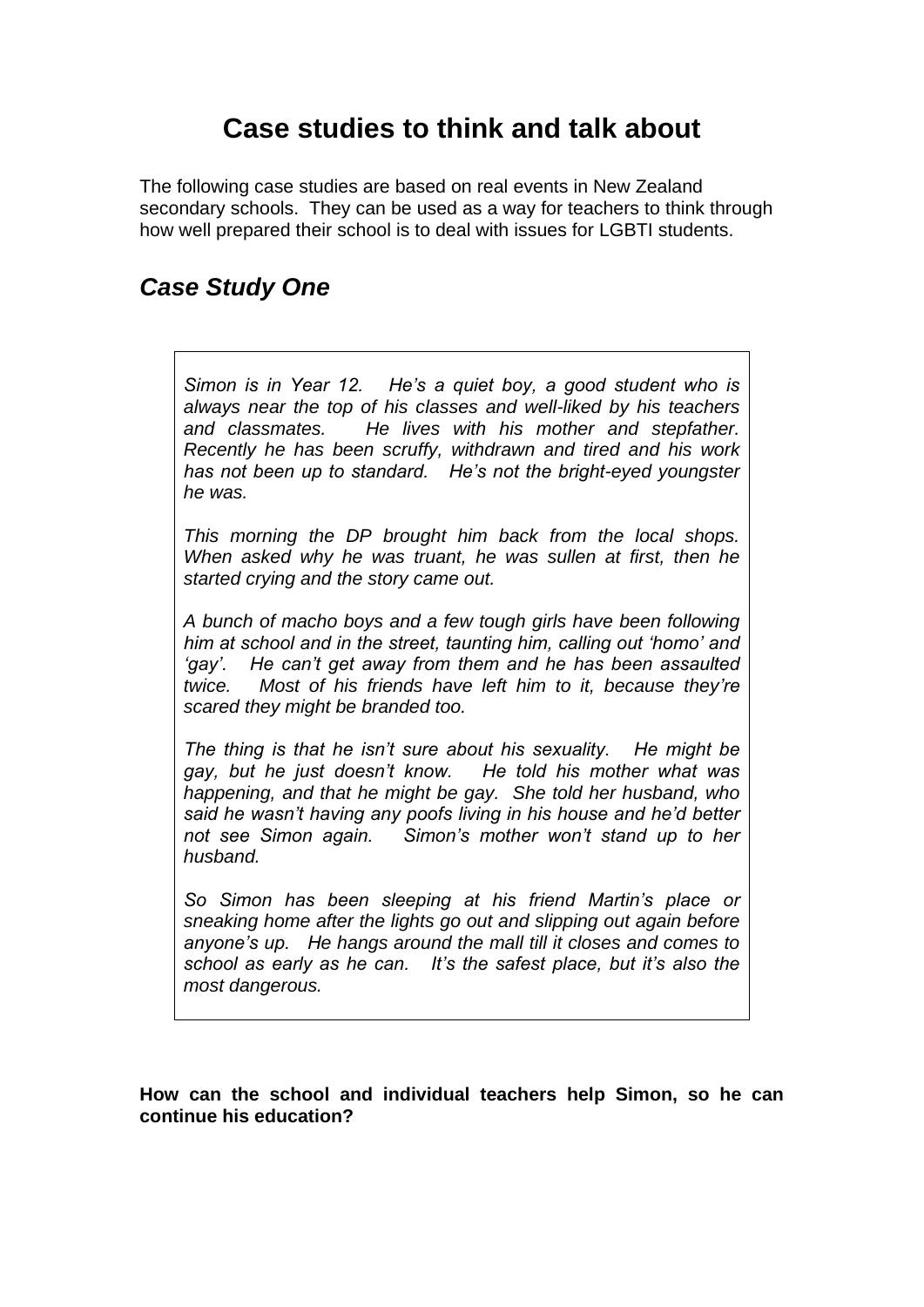# *Case Study Two*

*Jenny is a high school teacher, and Moana is a Year 10 student in her class. Recently, Moana saw Jenny and her partner holding hands while walking along a beach and concluded (correctly) that Jenny was lesbian. Moana approached Jenny, assuming she would be supportive, and told her she thought she was lesbian herself. Jenny was supportive and made some suggestions to assist her.* 

*However Moana has become very demanding on Jenny, and refuses to be referred to the Guidance Counsellor for more expert help. She keeps staying behind after class and trying to talk to Jenny, who has become worried about her position. Jenny has approached the Deputy Principal for advice. She was sympathetic but did nothing. Jenny later approached the Principal, who also left Jenny to deal with it herself.*

*One evening when Jenny is out, Moana arrives at her home, very distressed, and Jenny's partner invites her in and gives her a cup of coffee. When Jenny arrives home she is furious and sends Moana home.* 

*Next day, another student in the same class says to Jenny in front of the class that she has received a phone call from Moana alleging that she was afraid to come to school because Jenny has made a pass at her. The students begin to giggle; Jenny has difficulty restoring order. Two days later, the BOT receives a letter from Moana's parents alleging that Jenny is guilty of inappropriate behaviour.*

**How can the school and individual teachers support both the teacher and student in this case?**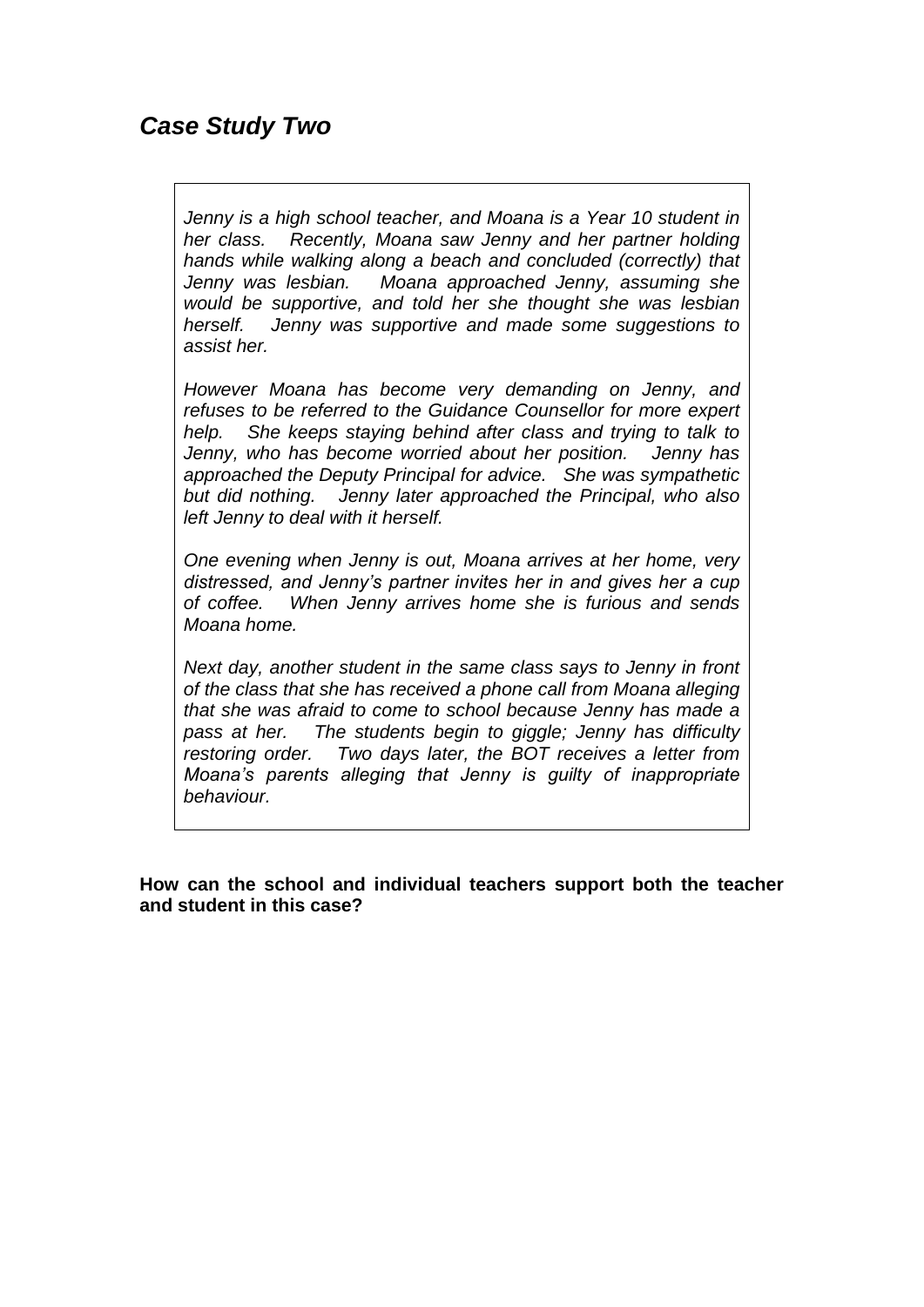# *Case Study Three*

*Michael is in his last year at secondary school. He is quiet and well behaved, doing everything that is expected of him and not drawing attention to himself. His immediate friends know that he is gay, but he has not yet come out to his family. In Year 13 his life is being made miserable by a group of Year 10 students who have decided, on the basis of his appearance, that he is gay. They shoulder him in corridors, shove him on stairwells, and whisper offensive comments as they pass him. Michael is reluctant to go into changing rooms or toilets at school for fear of meeting this group.*

*One day, three of the harassers corner him in the corridor as he is leaving the Science lab and push him into a corner. Two of them pin him against the wall while the third jams a banana down his trouser front. Michael has had enough. He loses his temper, jerks his right arm free, and punches one of the boys in the face. Taken by surprise, the other harasser lets him go. Michael kicks out and hits a second boy in the groin. The screams of the two injured boys are heard by the Science teacher, who comes into the corridor and stops the fight. All four boys are taken to the Principal's office.*

*As the older student, Michael is suspended pending a BOT meeting with his parents. When his parents arrive to collect him, Michael is forced to tell them the whole story.*

**What could the school and individual teachers have done to prevent this incident from occurring, and how can Michael be supported now?**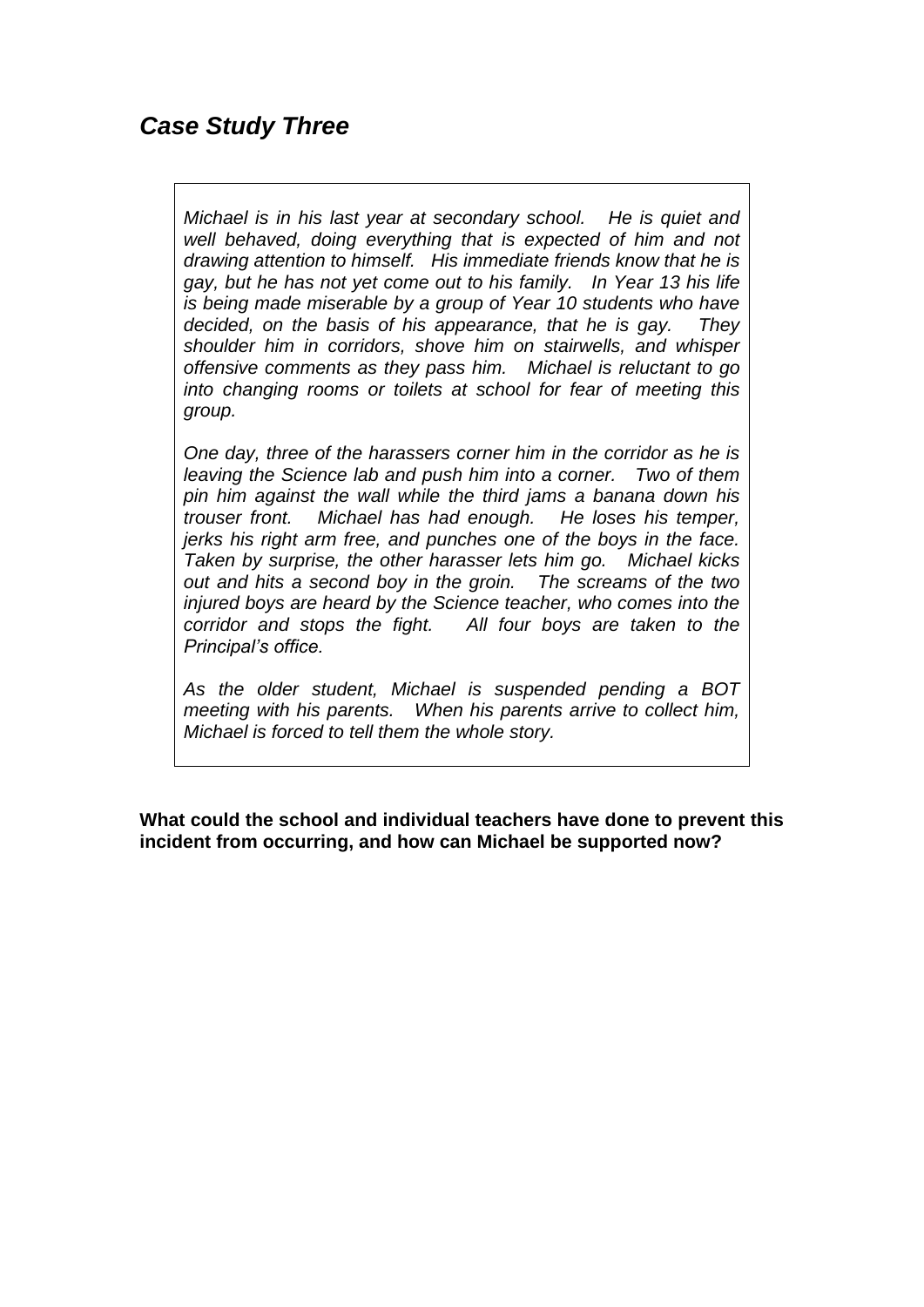# *Case Study Four*

*Susan has always been popular with her peers; she is articulate and friendly, and has a wonderful sense of humour. Lately, however, she has begun to annoy some students by her constant attention to one or two close female friends. She can often be seen holding hands or cuddling in public, and some people find this threatening and/or embarrassing. Susan laughs it off, asserting that it is normal behaviour for girls to hug each other and walk around hand in hand or with arms around each other's shoulders; their sexual orientation is immaterial. She says that people are uncomfortable because she is lesbian; if she were heterosexual nobody would take any notice.*

**Should Susan be expected to change her behaviour? How can the school and individual teachers manage this situation?**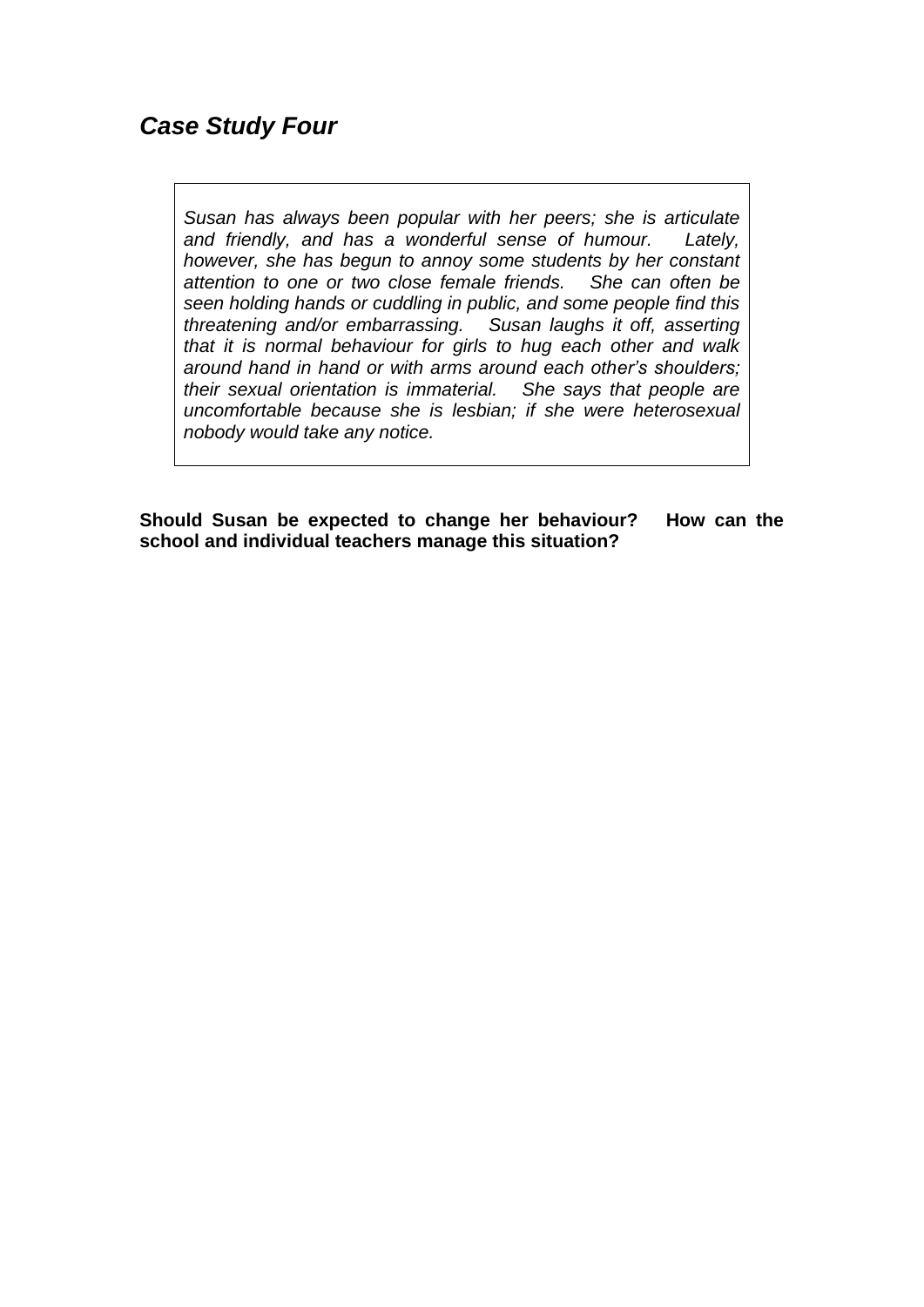# *Case Study Five*

*Rangi joined the Science department in his school two and a half years ago. It was his first teaching position, and he worked hard. Now into his third year as a teacher, he is regarded by most of his colleagues as a competent and dedicated professional. His youth and energy are seen as an asset in departmental meetings, where new ideas are most welcome.*

*Karen, one of his colleagues, is very concerned about a situation that has developed. She has noticed that another colleague, Ryan, takes every opportunity to tell inappropriate jokes in Rangi's hearing and to make comments about 'faggots' and 'poofters'. On Athletics Day three weeks ago, Ryan and Rangi were assigned to the same area of the field. Ryan refused to talk to Rangi, and at lunchtime he complained to the sports co-ordinator about being asked to work with a 'fairy'. He was moved to another position and Karen took his place with Rangi. She was disturbed that the incident had occurred, but Rangi did not discuss it with her although she noticed that he was quite upset.*

*Last week, Ryan complained to Karen about Rangi's 'slack attitude and general incompetence'. Karen defended Rangi, asserting that she had always found him to be an efficient teacher. Ryan scoffed and told her she did not know the whole story. He assured her that other staff members agreed with him.*

*After some thought, Karen went to the Principal. She was aware that Rangi had not made a complaint himself, but she was angry on his behalf and wanted the harassment dealt with.*

**Has Karen chosen the best course of action? Can you suggest any other way(s) she or other teachers could support Rangi?**